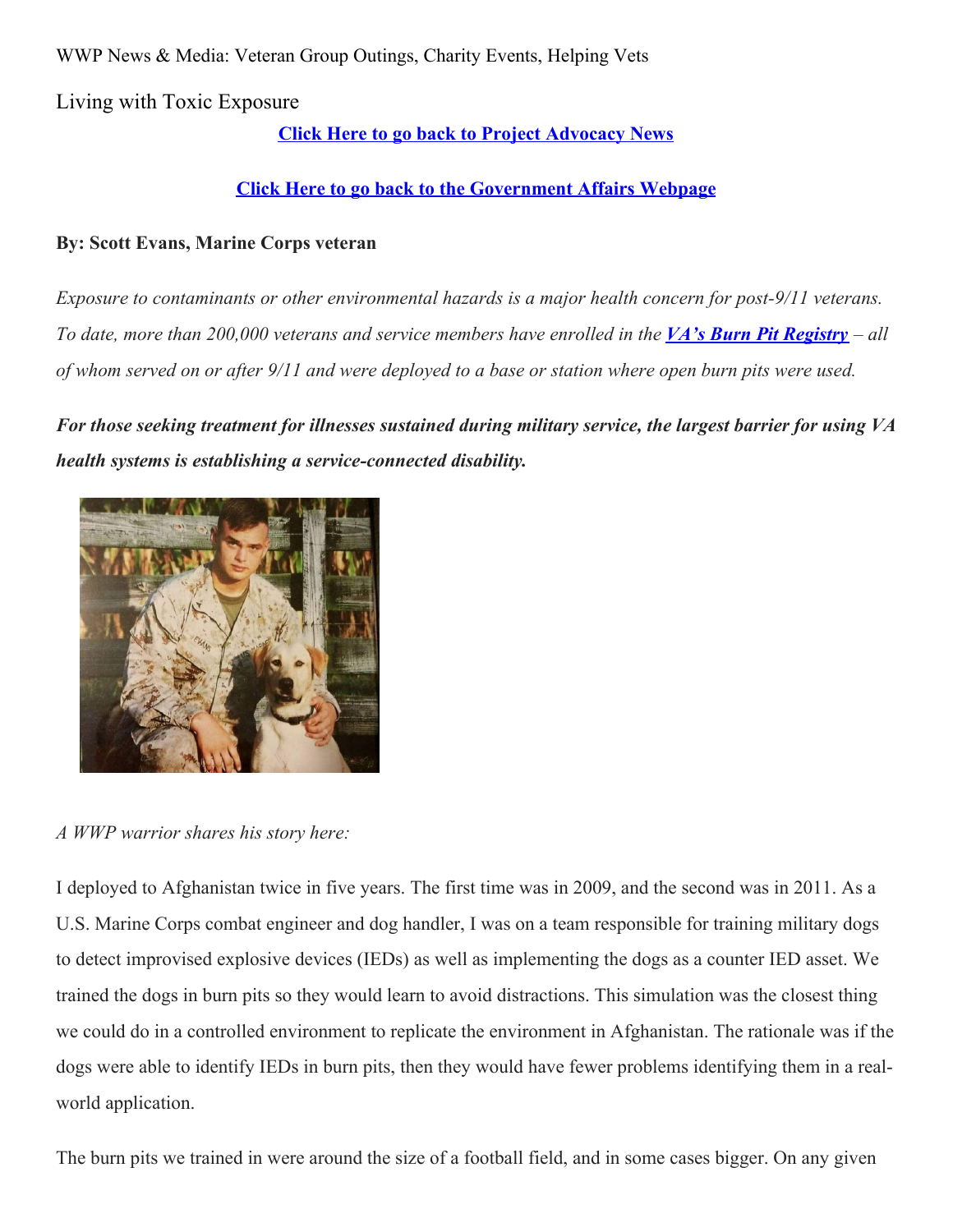day, a person could find anything from batteries to old computers to four-wheelers being burned. A lot of the time, there were fires 20 to 30 feet away and you would normally see plumes of smoke.

Throughout both deployments, I developed a nagging cough and chronic sneezing, but at the time it seemed common because we were in the desert and the bases were filled with dust and sand.

#### *Returning Home*

I returned home from my last deployment to Afghanistan in November 2011 and was honorably discharged from the Marine Corps in January 2012.

Over the years, a nagging cough and stuffy nose became the norm, but in the spring of 2020, things took a turn for the worse. I started experiencing severe abdominal pain and rapid weight loss. My wife noticed that my eyes started to turn yellow and before I knew it, it was painful to walk and my biceps began to shrink. It was one of the most difficult times of my life.

When I attempted to seek care and enroll at my local VA Medical Center, I was told that I was ineligible since I had never filed a disability claim and it was beyond the five-year eligibility period for combat veterans.

Although I was denied access to healthcare, I was still in need of treatment. My only option was to visit a private doctor. After several visits and seeing multiple specialists, there was still no diagnosis. To add insult to injury, I had a specialist tell me that my condition was due to excessive alcohol use despite my telling them that I consume only one or two drinks a year. One of the most frustrating parts of the process was continuously hearing from doctors, "Don't worry, we have time."

In the span of three to four months, I lost around 100 pounds and accumulated around \$20,000 in medical bills, yet I still had no idea what was wrong.

All of the money we saved over the years was gone in a matter of months, and as the medical bills piled up, my health rapidly declined. At this point, I started to become discouraged because it seemed like no one cared and no one wanted to or was willing help.

In July, a fellow service member connected me with Wounded Warrior Project, and they stepped in and helped get me through the door at my local VA medical center. Without this, I have no doubt that I would have already passed away. During my first appointment – within 20 minutes of being in the ER, the doctor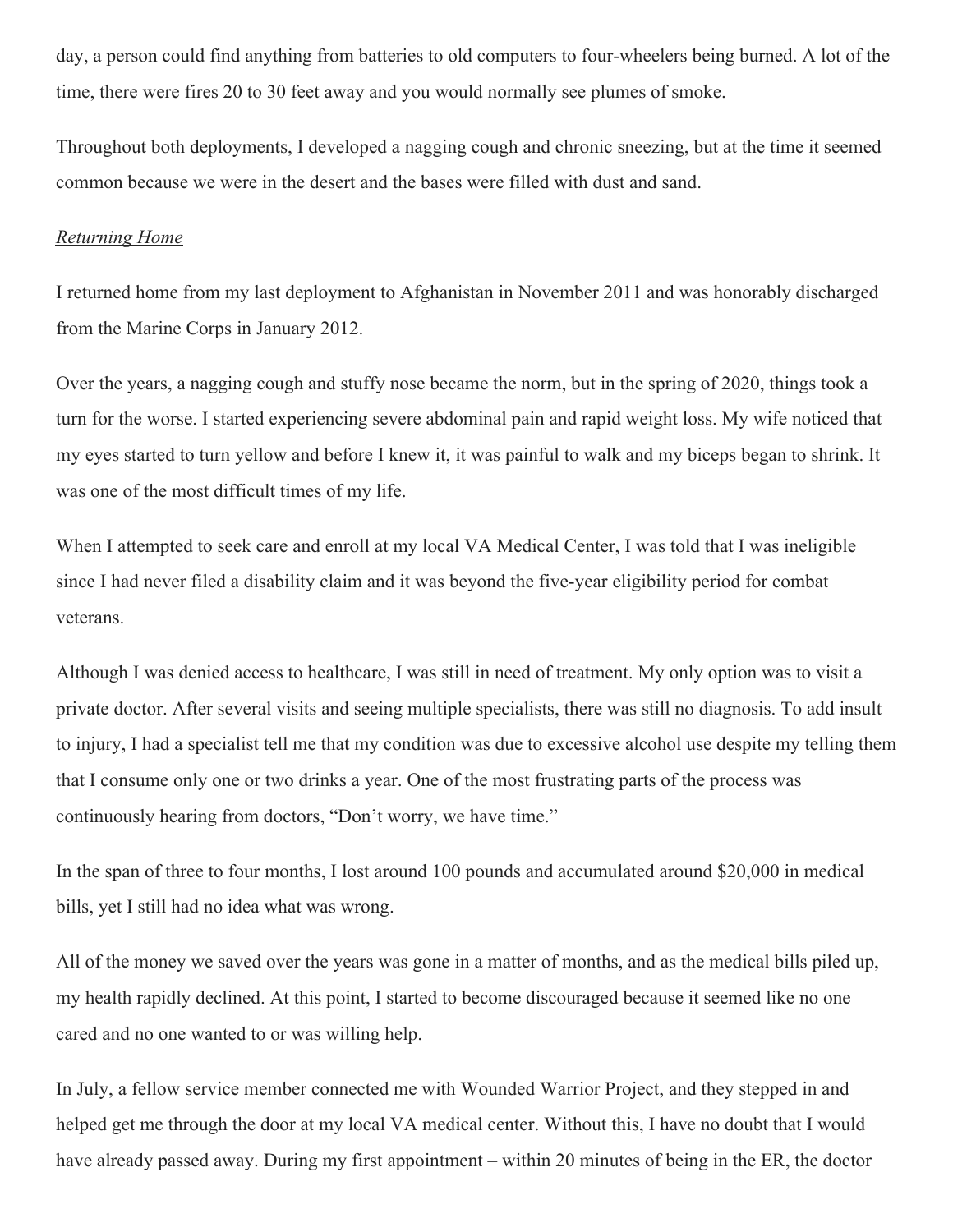looked at the scan and told me it was most likely cancer.

The official diagnosis came at the end of July: inoperable pancreatic cancer.

### *Life After Toxic Exposure*

Since being successfully enrolled at VA, I've received world-class care. The doctors at VA have a much better understanding of toxic exposures and more importantly, listen to my concerns. For almost six months, I received very aggressive chemotherapy that significantly reduced the cancer activity. My last chemo treatment was at the end of January. I am now on a sustainment drug to allow my body time to recover to prepare for round two with this cancer. The sustainment drug is working for the most part, but we are still seeing around 35% growth in the tumor a month. I need to recover as I am a shell of myself; I currently sit at 155 pounds at 6-foot-3.

Every day is different, but overall, I'm feeling pretty good physically. In March, I started to gain a bit of strength back and I'm able to do some things independently.

As I recover, at times it's hard to not think of all of the obstacles I had to face to just get the care from the VA and the difficulties to get enrolled in VA. Thankfully, last month there was a significant breakthrough my claim with the VA was approved, and my cancer is officially considered service-related.

Despite this major victory, it is hard sometimes not to wonder where I would be now if I was able to enroll when my symptoms started in March 2020. Would my prognosis have been better? Would the cancer have been operable? It is what it is, though. We can only focus on what is in front of us and move forward.

My life has mostly remained normal throughout all of this. The company I work with has been exceptional and has arranged for me to continue to work. I am sincerely grateful for that as it helps me have a purpose and something to do during the days. The biggest change to my life is I now only really leave my home to go to my medical appointments.

My wife has been fantastic throughout this in stopping her life to take care of me. She is my best friend. We have been together for 18 years now. One of the biggest things I find myself struggling with is planning. I have always looked toward the future and prepared for it. Now I know I don't have much time left, and it is frustrating because I still find myself making plans for years ahead that unfortunately, I won't be here for. I have come to terms with my mortality when I enlisted and dying isn't something I have ever feared but leaving behind my wife is something I find very unfair. I wish I would be here to take care of her and watch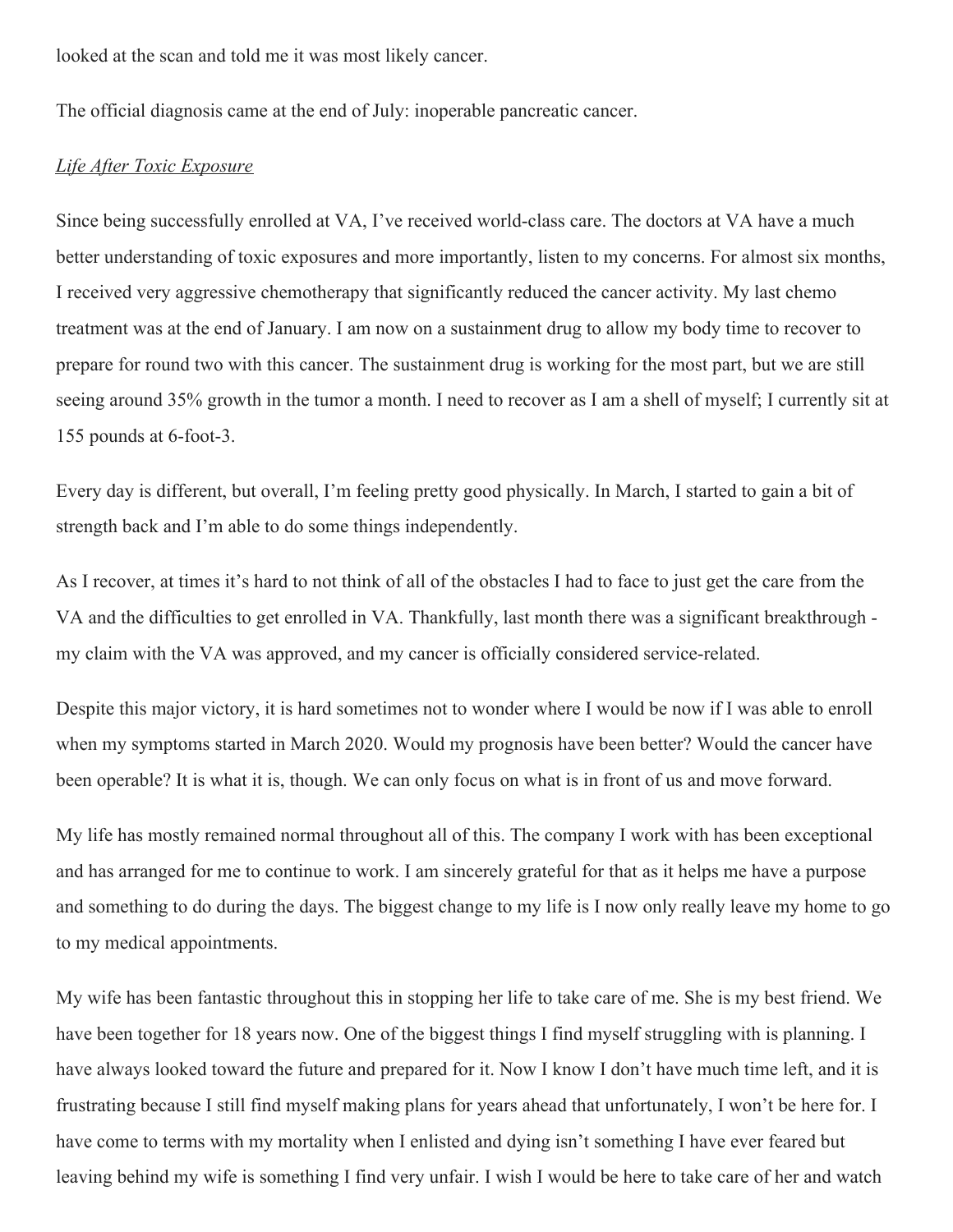her grow old.

*Wounded Warrior Project CEO Lt. Gen. (Ret.) Mike Linnington and leadership from Disabled American Veterans and Veterans of Foreign Wars recently wrote an op-ed in [Military](https://www.militarytimes.com/opinion/commentary/2021/04/26/its-time-to-solve-the-puzzle-for-veterans-exposed-to-toxic-hazards/) Times about toxic exposures* and the lasting effects. During the 117th Congress, several pieces of legislation have been introduced in the *House and Senate to address toxic exposure reform. These include bills that would remove the five-year limit so that all veterans who suf ered toxic exposures have permanent VA health care eligibility, create presumptive disabilities for veterans who were exposed to burn pits and other toxic hazards, and eliminate* the burden that requires veterans to prove when and where they were exposed to burn pits when filing VA claims. All of these bills are necessary, and WWP is asking Congress to put them together like pieces of a *puzzle to finally create a lasting solution for all military toxic exposures, now and in the future.*

Hope for veterans exposed to toxic exposures is on the horizon, but we need you to make your voices heard. *We encourage all warriors, family members, and supporters to contact their Members of Congress and encourage them to pass comprehensive toxic exposure legislation this year. Let them know that veterans like Scott cannot af ord to wait any longer – the time to act is now.*

Read **"Wounded Warrior Project Supports [Introduction](https://newsroom.woundedwarriorproject.org/2021-05-26-Wounded-Warrior-Project-Supports-Introduction-of-The-True-Cost-of-War-Recognition-Act) of the True Cost of War Recognition Act"**

**Click Here to go back to Project [Advocacy](https://www.woundedwarriorproject.org/programs/government-affairs/project-advocacy-news) News**

**Click Here to go back to the [Government](https://www.woundedwarriorproject.org/programs/government-affairs) Affairs Webpage**